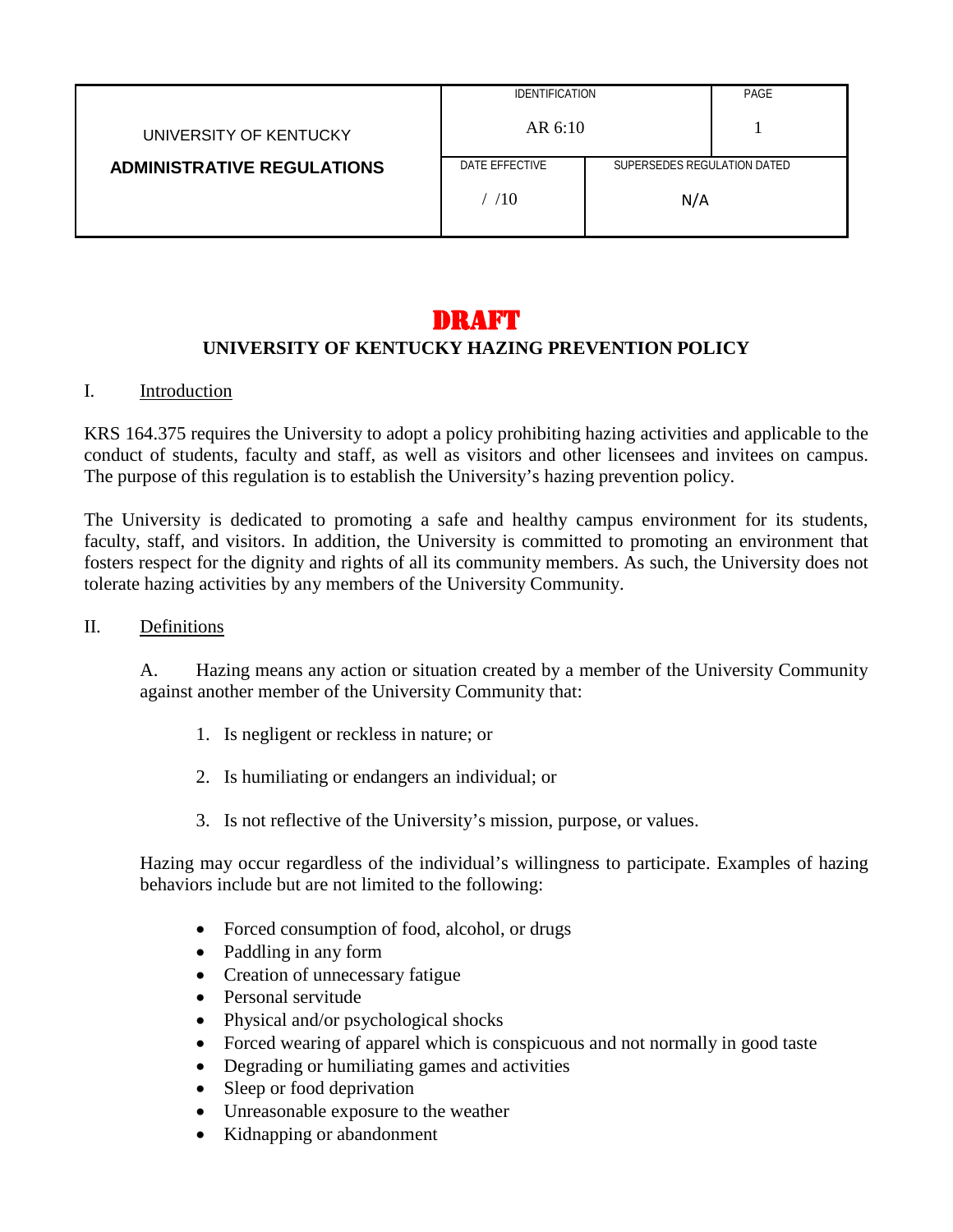- Line-ups and berating
- Undue interference with academic pursuits
- Expectation of participation in activities that are illegal, lewd or in violation of University policy

This list is not intended to be inclusive of all activities that could be considered hazing.

B. "Members of the University Community" means its faculty, staff, students, volunteers, patients, customers, alumni, and visitors.

C. "Organization" and "Group" are defined as follows:

1. "Organization" means a number of persons who are associated with each other and has registered with the University as a registered student organization under AR 4:1, Rules and Additional Criteria for Registration of Student Organizations

2. "Group" means a number of persons who are associated with each other and operate as an organization, but who have not registered as an organization.

D. "University Official" means any person (faculty or staff) who is employed by the University, and who performs assigned administrative or professional responsibilities. For the purposes of this policy, the "appropriate" official is defined as follows:

- 1. Students Dean of Students or designee
- 2. Faculty Provost or designee
- 3. Staff Associate Vice President for Human Resources or designee.

## III. Applicability

This regulation applies to all members of the University Community, organizations, and groups. This regulation applies to behavior that occurs on or off University property.

## IV. Policy

- A. Hazing in any form is prohibited.
- B. It is not a defense to a charge of hazing that:
	- 1. The express or implied consent of the individual was obtained;

2. The conduct or activity that resulted in the hazing of an individual was not part of an official organizational or group event or was not otherwise sanctioned or approved by the organization or group; or

3. The conduct or activity that resulted in hazing of the individual was not a condition of membership or affiliation with the organization or group.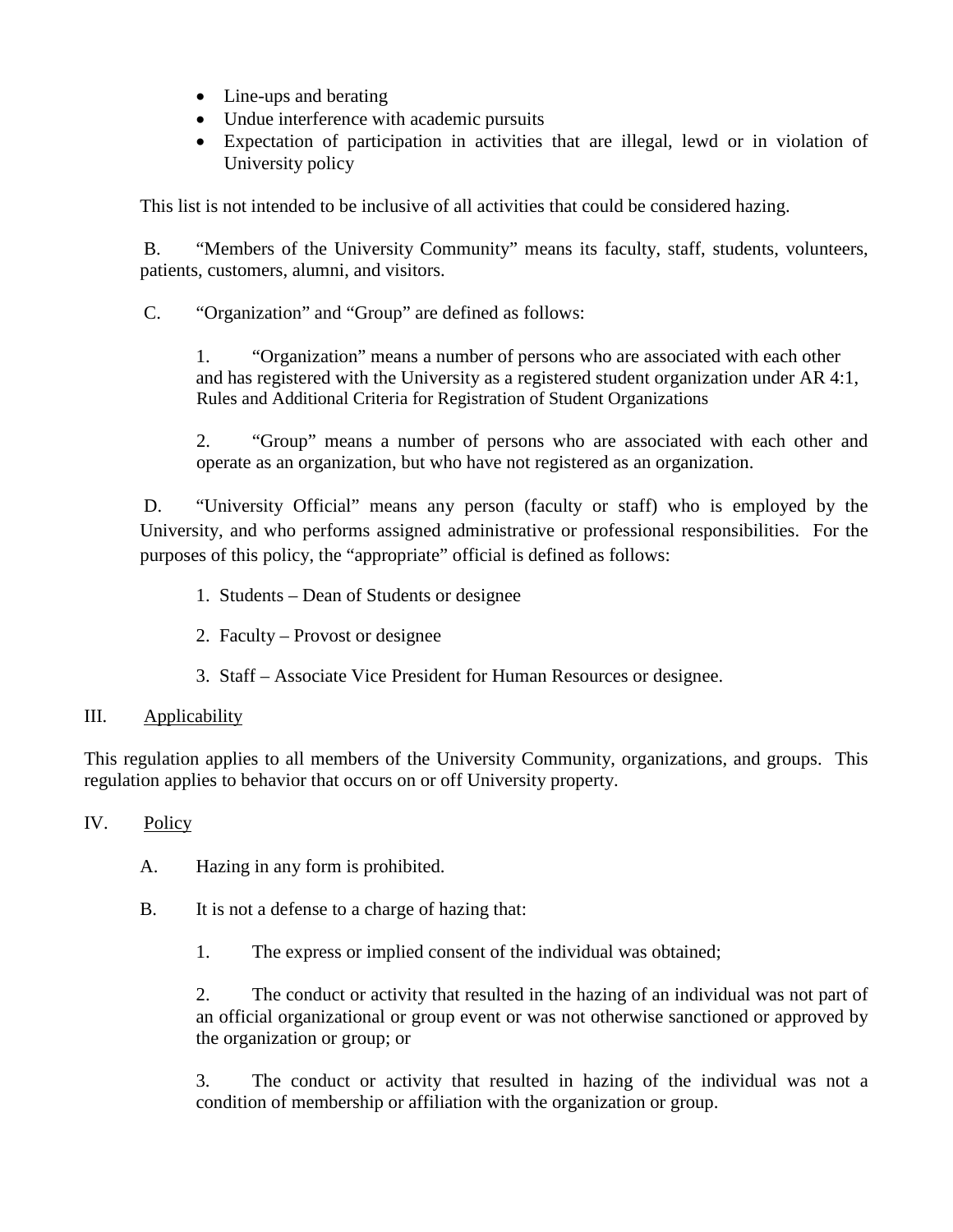C. Any member of the University Community, including a victim, participant, or witness, with knowledge of hazing shall report the hazing to appropriate University officials.

D. Retaliating in any manner against any individual who reports hazing or who participates in an investigation of a hazing report is prohibited.

E. Making an intentionally false accusation of hazing through the University's procedures is prohibited.

F. All members of the University Community shall cooperate in an investigation of hazing.

G. Responsibility for any violations of this regulation may be attributed to the perpetrators, the organization or group, its members or its officers.

H. Any organization or group may be found responsible for any violations of this regulation upon satisfactory proof that the organization or group did not discourage or did not take reasonable steps to prevent hazing by its members or affiliates.

I. In addition to this policy, NCAA student athletes shall follow the policies and guidelines set forth by the NCAA, SEC, and University Athletics Compliance office.

# V. Rights of Those Who Report

A. Individuals who are victims of hazing and who truthfully report the activities shall not be individually charged with a violation of this regulation.

B. Individuals who have knowledge of a hazing incident, but who did not participate, and truthfully report the activities shall not be individually charged with a violation of this regulation in relation to that particular incident.

C. An organization or group that seeks assistance in preventing hazing from occurring within the organization or group, even if past behaviors have included hazing, shall not be charged with a past violation of this regulation.

D. Any organization or group that self-reports a hazing behavior to an appropriate University Official or the University Police (UKPD) shall be given the opportunity to change those behaviors without immediate threat of being charged with a violation of this regulation. An organization or group that self-reports shall identify those individuals responsible for the hazing behaviors. If evidence is presented in subsequent semesters that hazing behaviors have continued within the organization, that organization may be held responsible for past behaviors.

# VI. Reporting

A. Complaints or reports of activities believed to be hazing should be reported to an appropriate University Official or the UKPD at (859) 257-8573.

B. Any questions concerning the interpretation or application of this policy should be referred to the appropriate University official (see section II.D.).